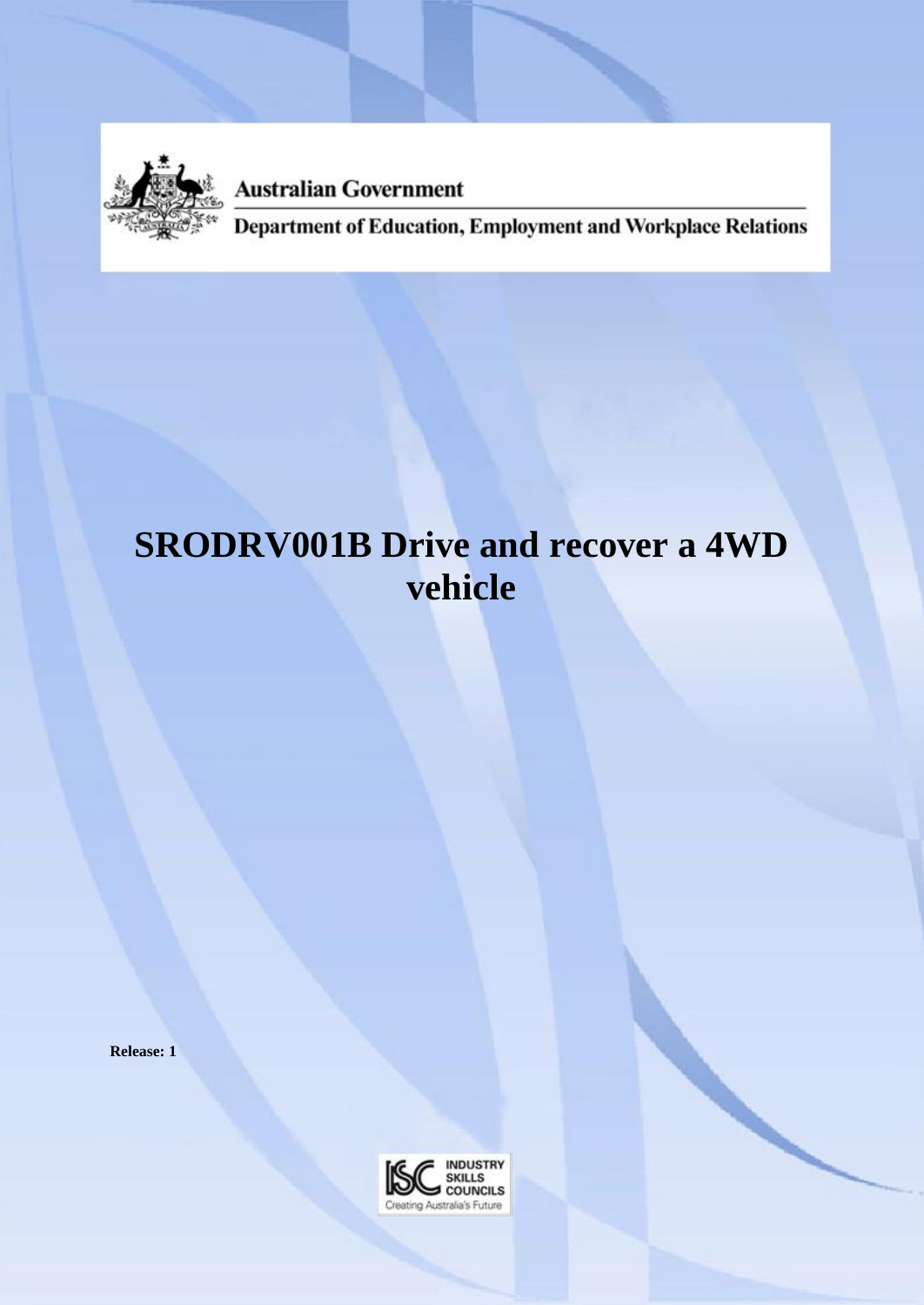### **SRODRV001B Drive and recover a 4WD vehicle**

### **Modification History**

Not applicable.

# **Unit Descriptor**

**This unit has been developed for the Outdoor Recreation Industry Training Package.This unit covers the skills and knowledge required to use appropriate range, gear and techniques to drive a four wheel drive vehicle through and over different terrain and apply basic vehicle recovery techniques. It relates only to the specialist skills and knowledge for four wheel drive vehicles. General driving and maintenance skills are covered in other units.** 

# **Application of the Unit**

Not applicable.

# **Licensing/Regulatory Information**

Not applicable.

# **Pre-Requisites**

Not applicable.

# **Employability Skills Information**

Not applicable.

# **Elements and Performance Criteria Pre-Content**

Not applicable.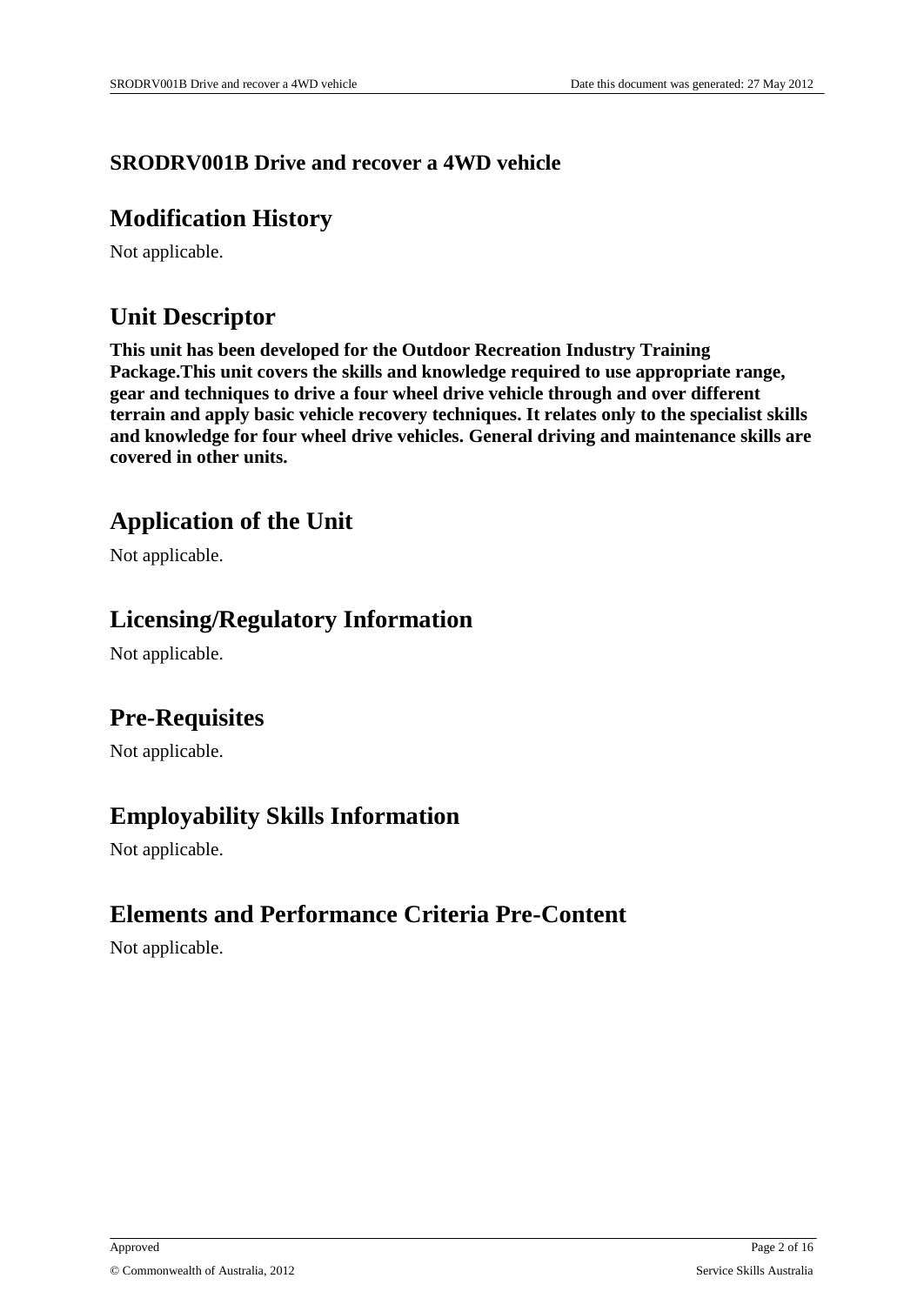## **Elements and Performance Criteria**

#### Elements and Performance Criteria

| <b>Element</b>                                                                                    |                                            |     | <b>Performance Criteria</b>                                                                                                                                                                                                    |  |  |
|---------------------------------------------------------------------------------------------------|--------------------------------------------|-----|--------------------------------------------------------------------------------------------------------------------------------------------------------------------------------------------------------------------------------|--|--|
| <b>Identify four wheel drive</b><br>$\mathbf{1}$<br>specific terms, terminology<br>and techniques |                                            |     | 1.1 Identify the structural and handling differences<br>between a conventional two wheel drive and a four<br>wheel drive vehicle                                                                                               |  |  |
|                                                                                                   |                                            |     | 1.2 Identify and demonstrate the purpose and use of<br>front wheel hubs                                                                                                                                                        |  |  |
|                                                                                                   |                                            |     | 1.3 Identify factors affecting tyre size, fitment, rating,<br>and pressure                                                                                                                                                     |  |  |
|                                                                                                   |                                            |     | 1.4 Identify correctly, recovery hooks and mounting<br>features                                                                                                                                                                |  |  |
|                                                                                                   |                                            |     | 1.5 Identify hazards associated with incorrect use of<br>vehicle features or equipment                                                                                                                                         |  |  |
| 2                                                                                                 | 2 Plan for minimal<br>environmental impact |     | 2.1 Determine human <i>impacts caused by outdoor</i><br>recreation activities on natural processes and<br>interrelationships and the types of impact likely to<br>occur during four wheel driving and associated<br>activities |  |  |
|                                                                                                   |                                            |     | 2.2 Assess if particular settings offer appropriate<br>recreation opportunities by examining the nature of<br>the activities and matching it with the<br>characteristics of the settings                                       |  |  |
|                                                                                                   |                                            |     | 2.3 Identify current <i>management strategies</i><br>implemented by land managers for environmental<br>asset management                                                                                                        |  |  |
|                                                                                                   |                                            |     | 2.4 Demonstrate compliance with land management<br>principles and policies when planning the activity<br>location/site                                                                                                         |  |  |
|                                                                                                   |                                            | 2.5 | Comply with policies and management plans<br>relevant to the activity area                                                                                                                                                     |  |  |
|                                                                                                   |                                            |     | 2.6 Plan and conduct activities in a manner which<br>minimises environmental impact                                                                                                                                            |  |  |
|                                                                                                   |                                            | 2.7 | Adopt and model a positive and caring attitude<br>towards the natural environment throughout                                                                                                                                   |  |  |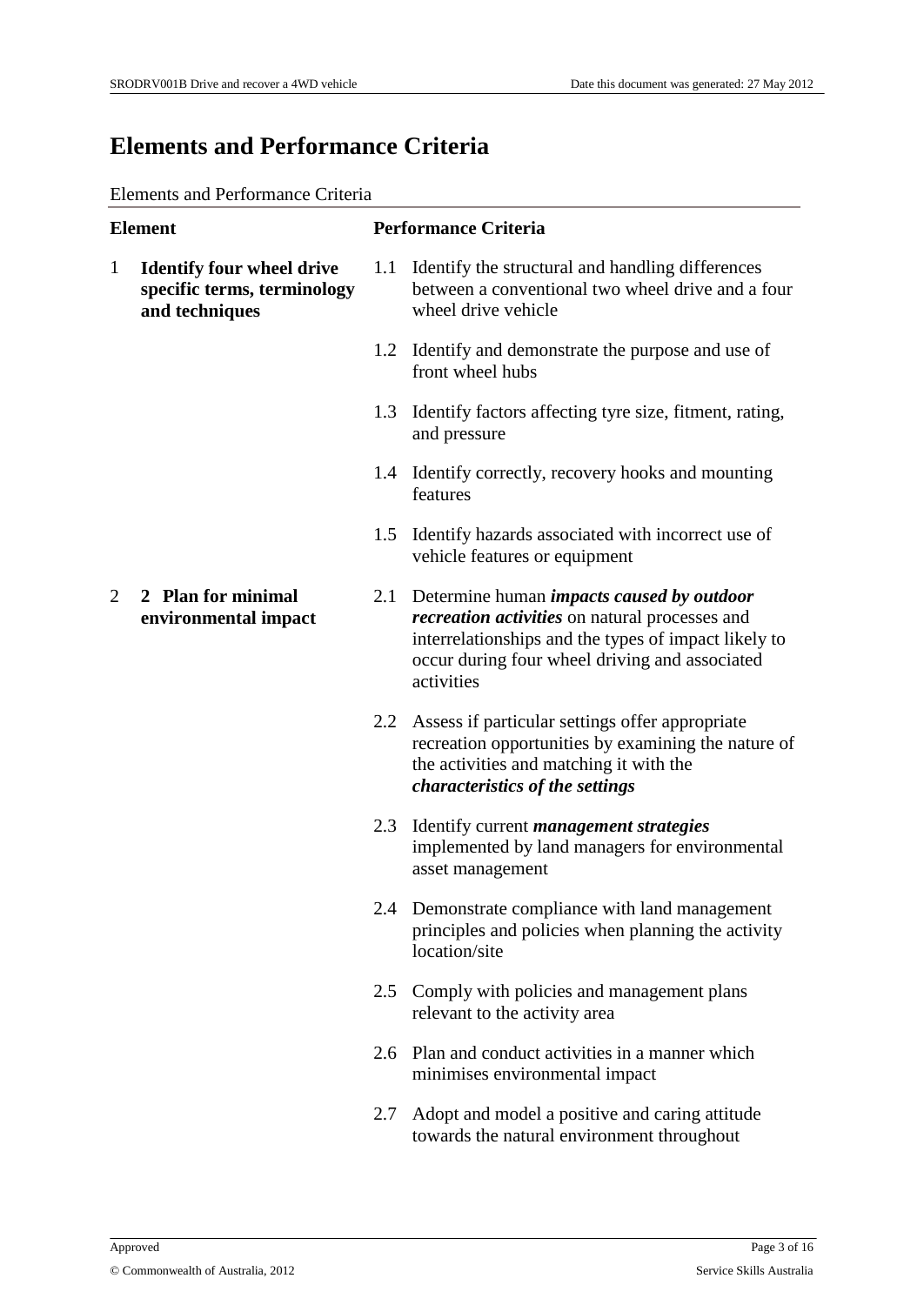#### activities

- 2.8 Demonstrate cooperation and consideration towards other users in settings where multiple use occurs
- 2.9 Identify *basic techniques* to determine the nature and degree of impact and evaluate the effectiveness of minimal impact practices
- 2.1 Modify impact reduction strategies, where
- $\Omega$ necessary, after evaluation
- 3 **3 Perform pre-departure checks** 3.1 Perform routine pre-departure checks under the bonnet, under the body, and on external and internal items and accessories
	- 3.2 Take action to correct any deficiency
	- 3.3 Determine food and water requirements for journey
	- 3.4 Select suitable navigation equipment where necessary
	- 3.5 Interpret weather conditions to determine suitability for activity
	- 3.6 Apply safe vehicle loading practices
	- 3.7 Secure items of personal luggage safely
	- 3.8 Advise passengers of any special safety precautions to be taken when traversing rough terrain
- 4 **4 Use the features of a four wheel drive vehicle to drive in a variety of terrain types** Operate four wheel drive vehicles correctly and safely both on and off road, in accordance with road rules, principles of four wheel driving and occupational health and safety regulations
	- 4.2 Apply smooth accelerator control strategies over a *range of terrain types*
	- 4.3 Demonstrate recommended braking techniques for hard top surfaces and off road conditions
	- 4.4 Identify situations where the engagement of four wheel drive is required, correctly
	- 4.5 Engage correctly, where relevant, front hubs or centre differential lock (constant four wheel drive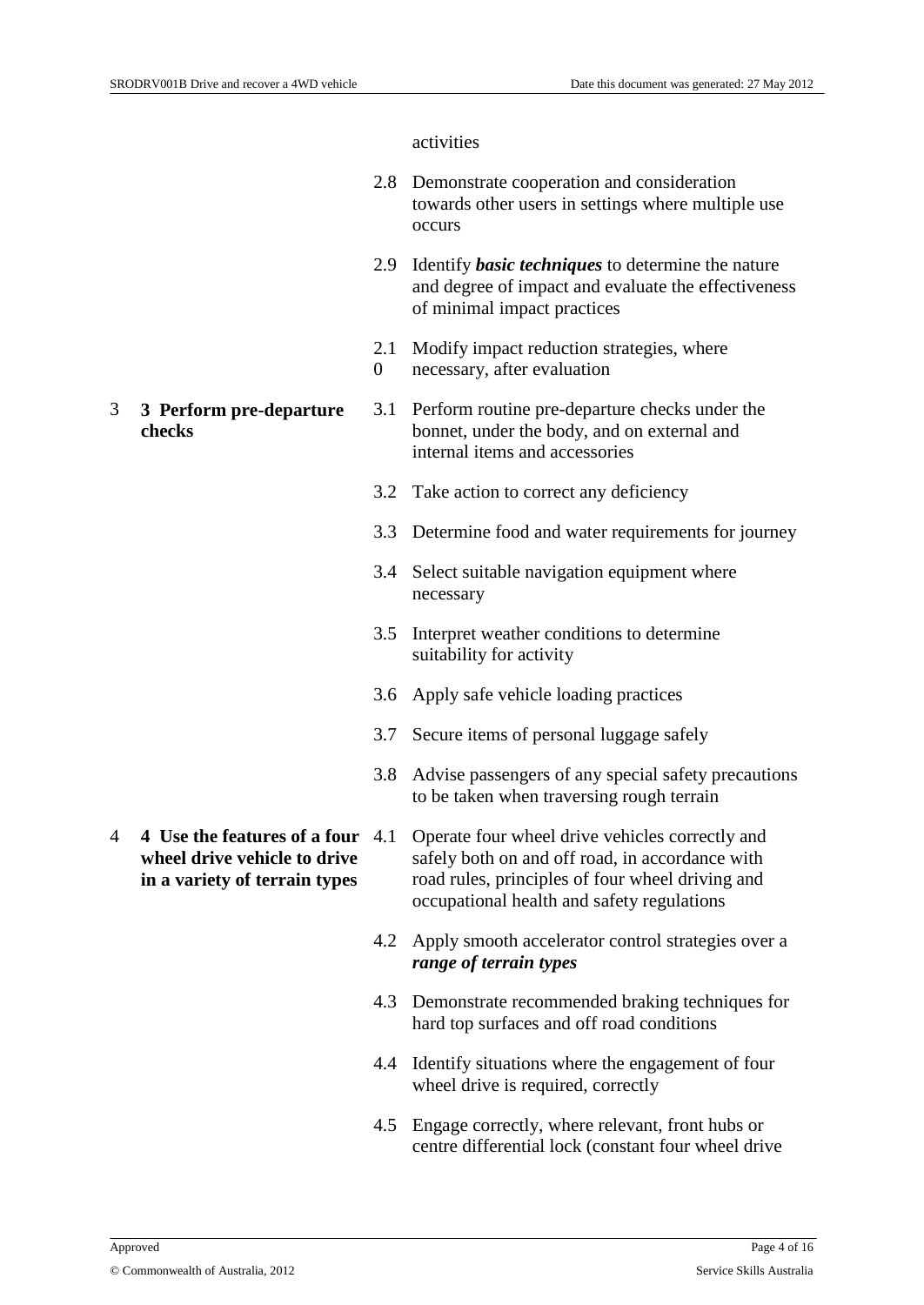vehicles)

- 4.6 Survey track to identify hazards, asses risk and select a best route
- 4.7 Select routes to minimise damage to the environment
- 4.8 Use appropriate range, gear, speed, driving and braking technique to negotiate a *range of terrain*  types whilst maintaining control of vehicle at all times
- 4.9 Perform a stop stall key start recovery procedure on a moderate incline
- 4.1 Check, where necessary, brakes and undercarriage
- $\Omega$ after negotiating varying terrain
- 4.1 Perform repairs to damaged tracks if necessary 1
- 4.1 Use standardised operating procedures when
- 2 travelling in company with other vehicles
- 4.1 Maintain appropriate hand positioning on steering 3 wheel
- 5 **5 Use a single snatch strap to recover a vehicle**
- 5.1 Identify risks associated with vehicle recovery and develop and implement strategies to minimise risks
- 5.2 Identify recovery hooks
- 5.3 Confirm use of recommended mounting strategy on the four wheel drive vehicle and use of rated recovery equipment when practicable
- 5.4 Demonstrate procedures for preparing vehicles for recovery
- 5.5 Demonstrate techniques to minimise impact on the environment during vehicle recovery
- 5.6 Demonstrate techniques for joining 2 snatch straps
- 5.7 Coordinate safe recovery of a four wheel drive vehicle using a single snatch strap
- 5.8 Perform post recovery checks and repairs, correctly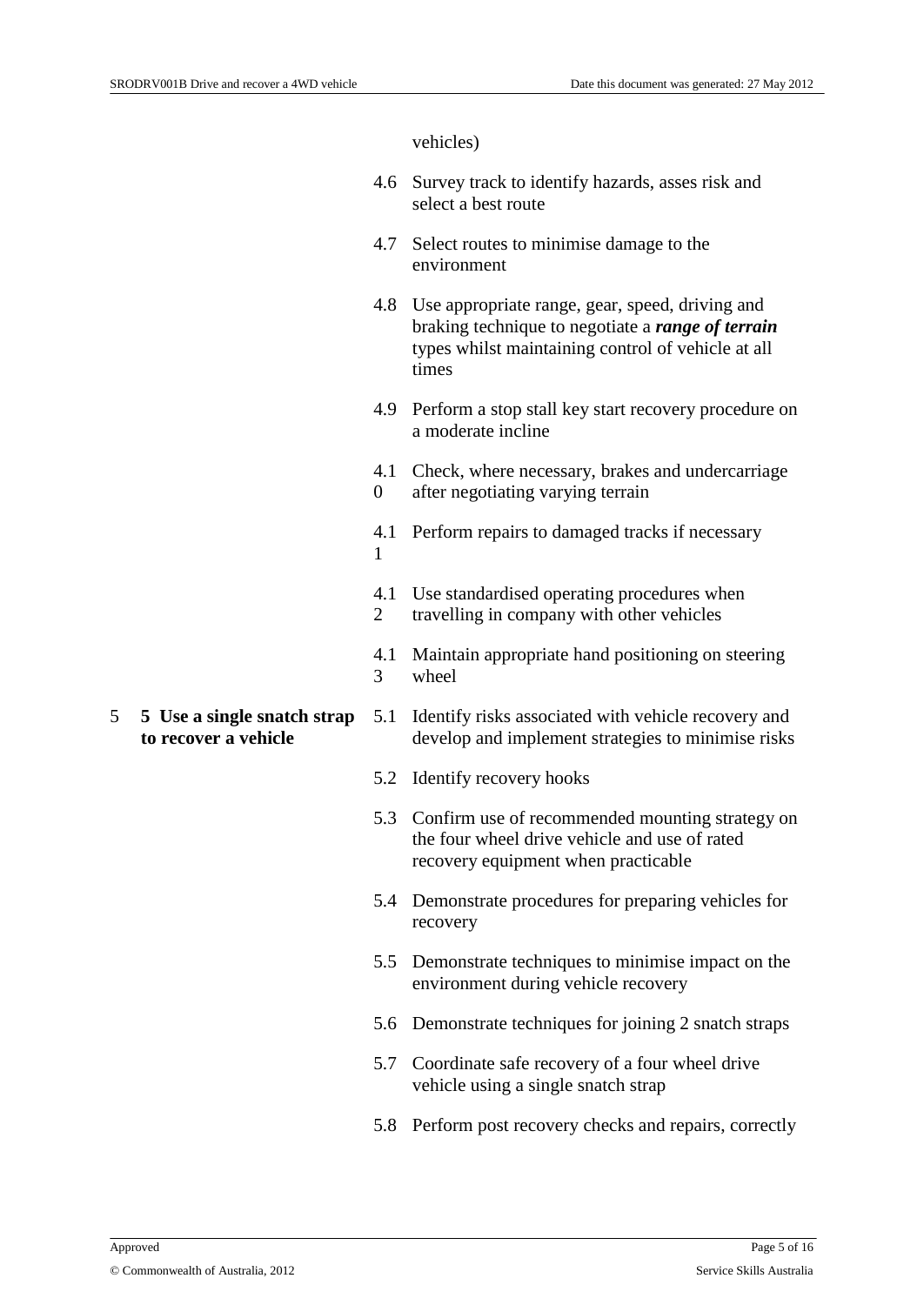6 **6 Perform maintenance and minor repairs on four wheel drive vehicles**

- 6.1 Select/access maintenance equipment correctly, including spares and fluids, prior to departure after consideration of *contextual issues*
- 6.2 Check vehicles regularly prior to and during trip and correctly perform *routine maintenance* /repair *tasks*
- 6.3 Make vehicle performance reports to the designated person
- 6.4 Demonstrate safe use of a jack to support a four wheel drive vehicle on uneven ground

# **Required Skills and Knowledge**

Not applicable.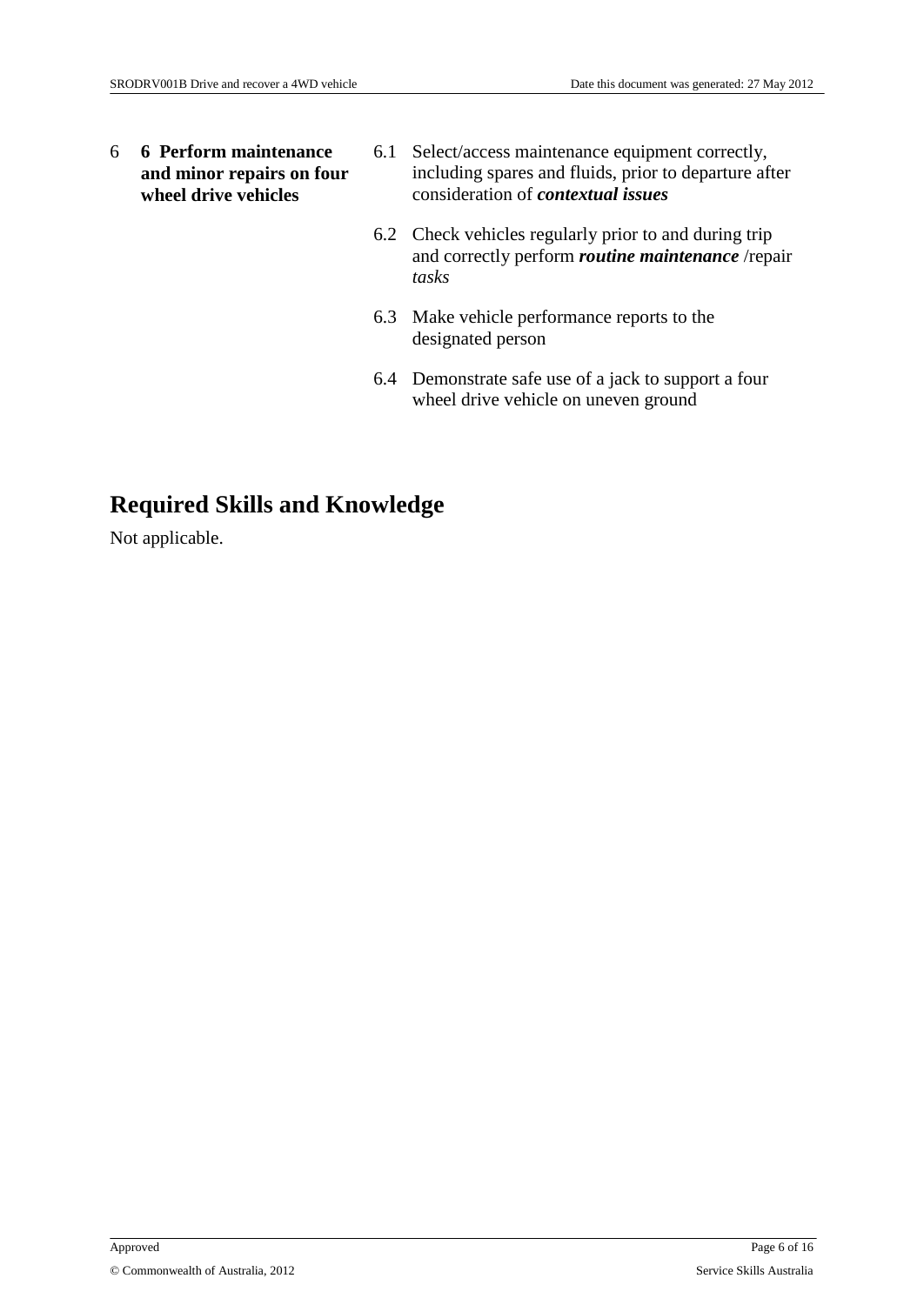# **Evidence Guide**

The Evidence Guide identifies the critical aspects, knowledge and skills to be demonstrated to confirm competence for this unit. This is an integral part of the assessment of competence and should be read in conjunction with the Range Statements

| Critical aspects of evidence to be<br>considered | Assessment must confirm sufficient<br>knowledge of safe four-wheel driving and<br>recovery techniques in the work environment                                                                              |
|--------------------------------------------------|------------------------------------------------------------------------------------------------------------------------------------------------------------------------------------------------------------|
|                                                  | Assessment of performance should be over a<br>minimum of two (2) different occasions,<br>(for example over consecutive<br>days), covering the prescribed number of<br>categories from the Range Statements |
|                                                  | In particular, assessment must confirm the<br>ability to                                                                                                                                                   |
|                                                  | safely and correctly use the features of a four<br>wheel drive to negotiate a range of different<br>terrain types, both day and night (terrain will<br>vary according to work<br>environment/location)     |
|                                                  | use appropriate technique and ability to<br>safely recover a four wheel drive vehicle<br>using a single snatch strap                                                                                       |
|                                                  | apply maintenance and repair techniques<br>specific to four wheel drive vehicles                                                                                                                           |
|                                                  | be aware of, and use, minimal environmental<br>impact practice                                                                                                                                             |
| Interdependent assessment of units               | This unit must be assessed after attainment<br>of competency in the following unit(s)                                                                                                                      |
|                                                  | Possess a current open driver's licence                                                                                                                                                                    |
|                                                  | This unit must be assessed in conjunction<br>with the following unit(s)                                                                                                                                    |
|                                                  | SROODR002A Plan outdoor recreation<br>activities                                                                                                                                                           |
|                                                  | For the purpose of integrated assessment,<br>this unit may be assessed in conjunction with<br>the following $unit(s)$                                                                                      |
|                                                  | TDTB03 01A Carry out vehicle maintenance                                                                                                                                                                   |
| <b>Required knowledge and skills</b>             | Required knowledge                                                                                                                                                                                         |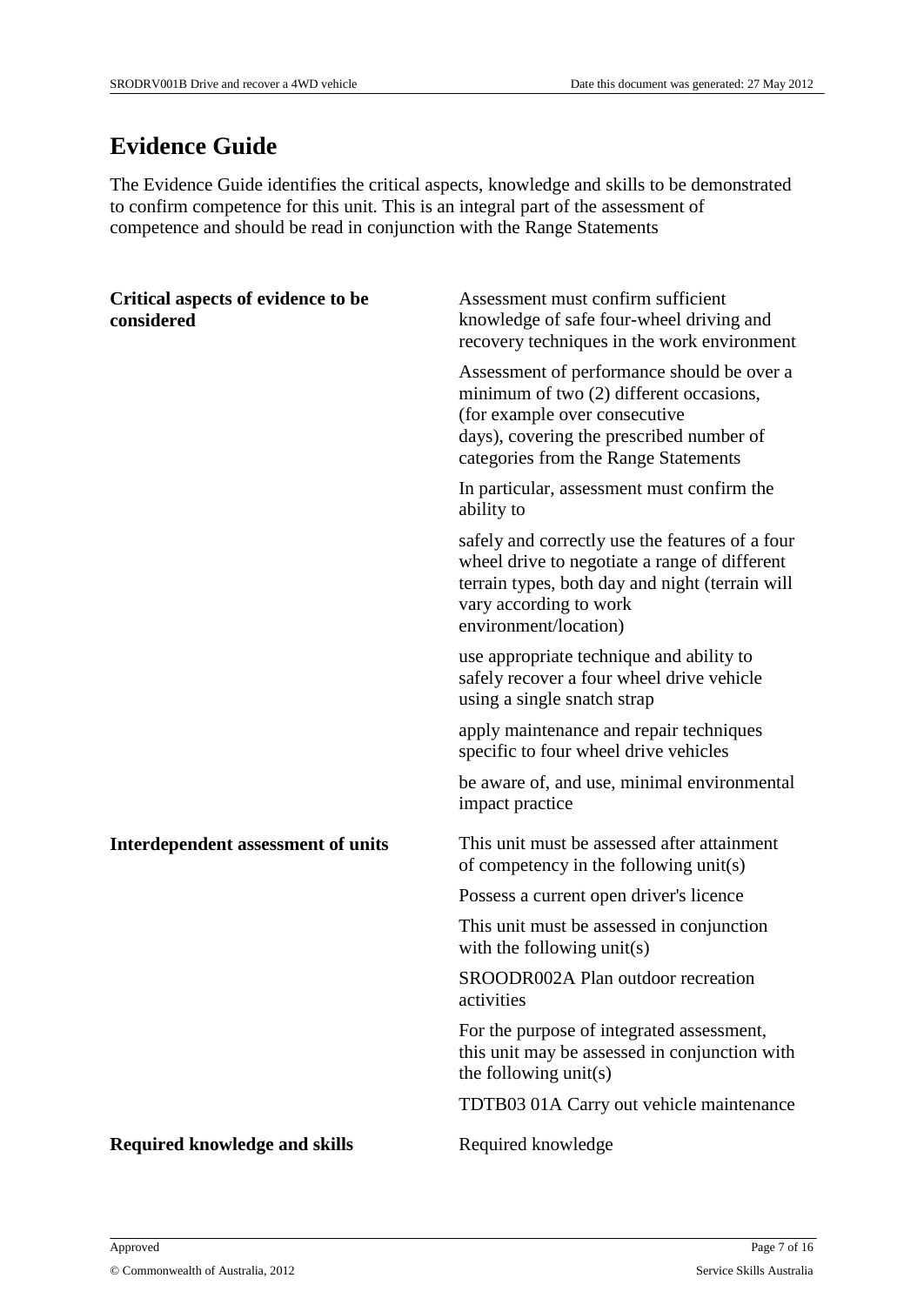Features and handling characteristics of four wheel drive vehicles

Four wheel driving techniques in different terrain

Terms used to describe four wheel drive capabilities (approach and departure angles, ramp over angle, ground clearance, suspension travel)

Differences between four wheel drive and four wheel drive vehicles and their impacts on vehicle operation and capability

Tyre management principles

Environmental impact of four wheel driving

Occupational Health and Safety legislation relevant to the use of four wheel drive vehicles

Use of single snatch straps to recover vehicles and hazards associated with vehicle recovery

Techniques for travelling in convoy

Minimum impact codes

Legal and statutory requirements (of land management agencies)

Specific problems of fragile environments or threatened species

Area restrictions

Natural processes and interrelationships occurring within natural environments and the manner in which interrelationships between natural processes can be affected

General knowledge of factors affecting land management planning (eg, limits of acceptable change, recreation succession)

Familiarity with terms used in planning for appropriate use of sites/locations (recreation setting, recreation opportunity)

Cultural protocols for making contact and communicating with indigenous people and organisations

Practices which may be implemented to minimise impact (eg, avoidance of sensitive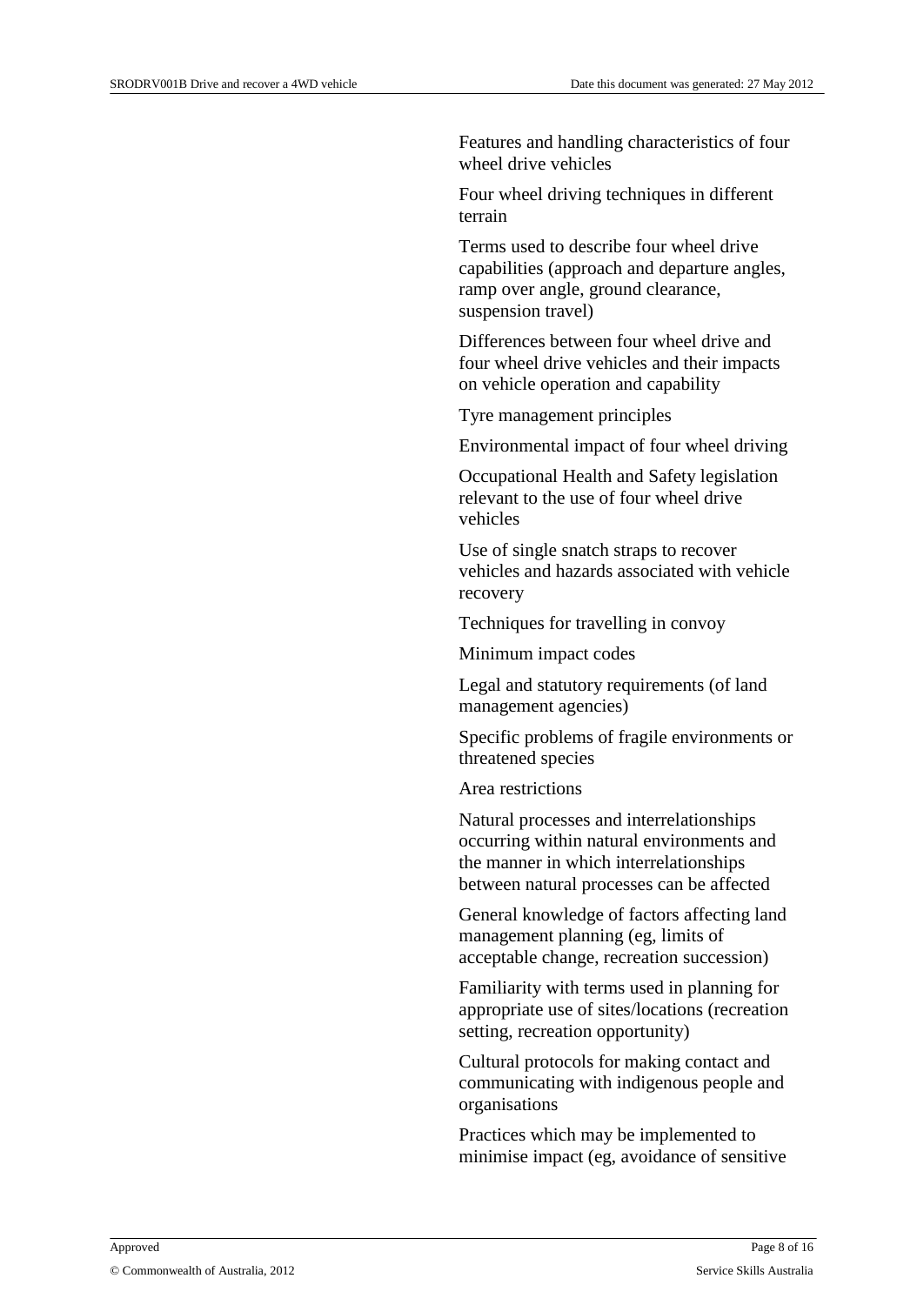|                              | areas, appropriate site and route selection,<br>limited party size, keeping to marked tracks<br>or routes, campfire management and<br>rehabilitation)                                                                           |
|------------------------------|---------------------------------------------------------------------------------------------------------------------------------------------------------------------------------------------------------------------------------|
|                              | Practices and procedures used by land<br>management authorities to reduce impact                                                                                                                                                |
|                              | restricting access                                                                                                                                                                                                              |
|                              | limiting group size                                                                                                                                                                                                             |
|                              | seasonal restrictions,                                                                                                                                                                                                          |
|                              | use of permits                                                                                                                                                                                                                  |
|                              | enforcing Codes of Ethics and Conduct                                                                                                                                                                                           |
|                              | Required skills                                                                                                                                                                                                                 |
|                              | Four wheel driving techniques in different<br>terrain                                                                                                                                                                           |
|                              | Skills and attitude to reduce environmental<br>impact                                                                                                                                                                           |
|                              | Vehicle recovery using single snatch straps                                                                                                                                                                                     |
|                              | Research and evaluation of impact through<br>observation and questioning                                                                                                                                                        |
|                              | Problem solving and solution focused<br>strategies                                                                                                                                                                              |
| <b>Resource implications</b> | Physical resources - assessment of this<br>competency requires access to                                                                                                                                                        |
|                              | a suitable four wheel drive vehicle                                                                                                                                                                                             |
|                              | a suitable outdoor environment where four<br>wheel drive skills may be demonstrated                                                                                                                                             |
|                              | maintenance/repair resources                                                                                                                                                                                                    |
|                              | recovery equipment                                                                                                                                                                                                              |
|                              | food and water resources                                                                                                                                                                                                        |
|                              | $map(s)$ and compass                                                                                                                                                                                                            |
|                              | Human resources - assessment of this unit of<br>competency will require human resources<br>consistent with those outlined in the<br>Assessment Guidelines. That is, an assessor<br>(or persons within the assessment team) must |
|                              | be competent in this unit but preferably be<br>competent in the unit at the level above, i.e.,<br>SRODRV002B                                                                                                                    |
|                              |                                                                                                                                                                                                                                 |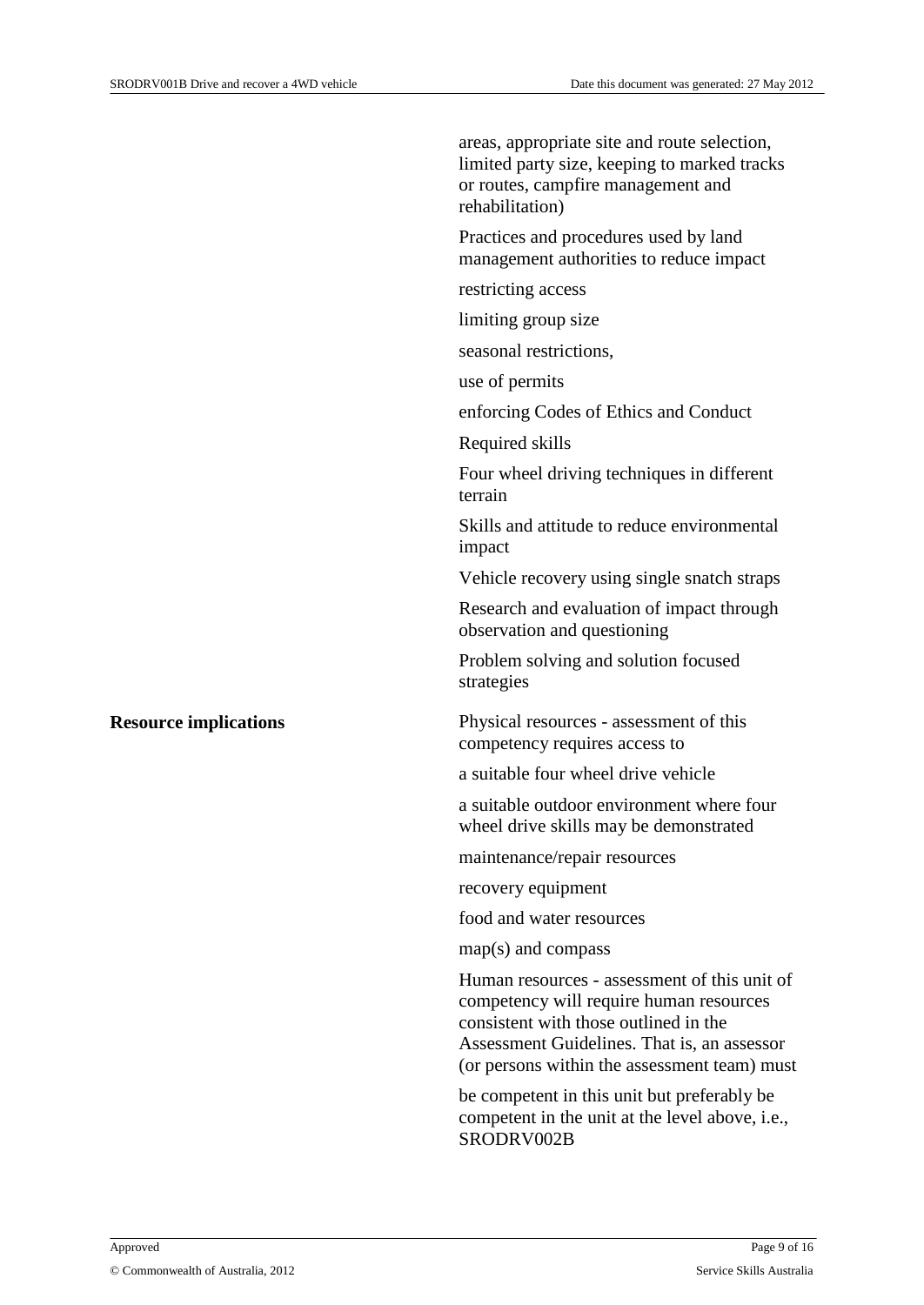|                                   | be competent, as a minimum, in the units<br>SRXFAD001A, SRXRIK001A and<br>SRXEMR001A to ensure adequate risk<br>management during the assessment                                                                                                                                                           |
|-----------------------------------|------------------------------------------------------------------------------------------------------------------------------------------------------------------------------------------------------------------------------------------------------------------------------------------------------------|
|                                   | be current in their knowledge and<br>understanding of the industry through<br>provision of evidence of professional activity<br>in the relevant area                                                                                                                                                       |
|                                   | have attained the mandatory competency<br>requirements for assessors under the<br><b>Australian Quality Training Framework</b><br>(AQTF) as specified in Standard 7.3 of the<br><b>Standards for Registered Training</b><br><i><b>Organisations</b></i>                                                    |
| <b>Consistency in performance</b> | Due to issues such as the variation in<br>possible terrains, this unit must be assessed<br>over a minimum of two $(2)$ different<br>occasions, (for example over consecutive<br>days), in order to ensure consistency of<br>performance over the prescribed number of<br>variables and contexts applicable |
| <b>Context for assessment</b>     | This unit must be assessed on the job through<br>practical demonstration or through                                                                                                                                                                                                                        |
|                                   | simulation with a four wheel drive vehicle in<br>environments where four wheel drive skills<br>may be demonstrated                                                                                                                                                                                         |
|                                   | Assessment of this unit of competence will<br>usually include observation of processes and<br>procedures, oral and/or written questioning<br>on required knowledge and skills and<br>consideration of required attitudes                                                                                   |
|                                   | Where performance is not directly observed<br>and/or is required to be demonstrated over a<br>'period of time' and/or in a 'number of<br>locations', any evidence should be<br>authenticated by colleagues, supervisors,<br>clients or other appropriate persons                                           |

| Collect,      | Communic Plan&Orga Work with Use |                    | Solve | Use |
|---------------|----------------------------------|--------------------|-------|-----|
| Analyse&O ate | n <sub>1se</sub>                 | Others∈ Mathematic |       |     |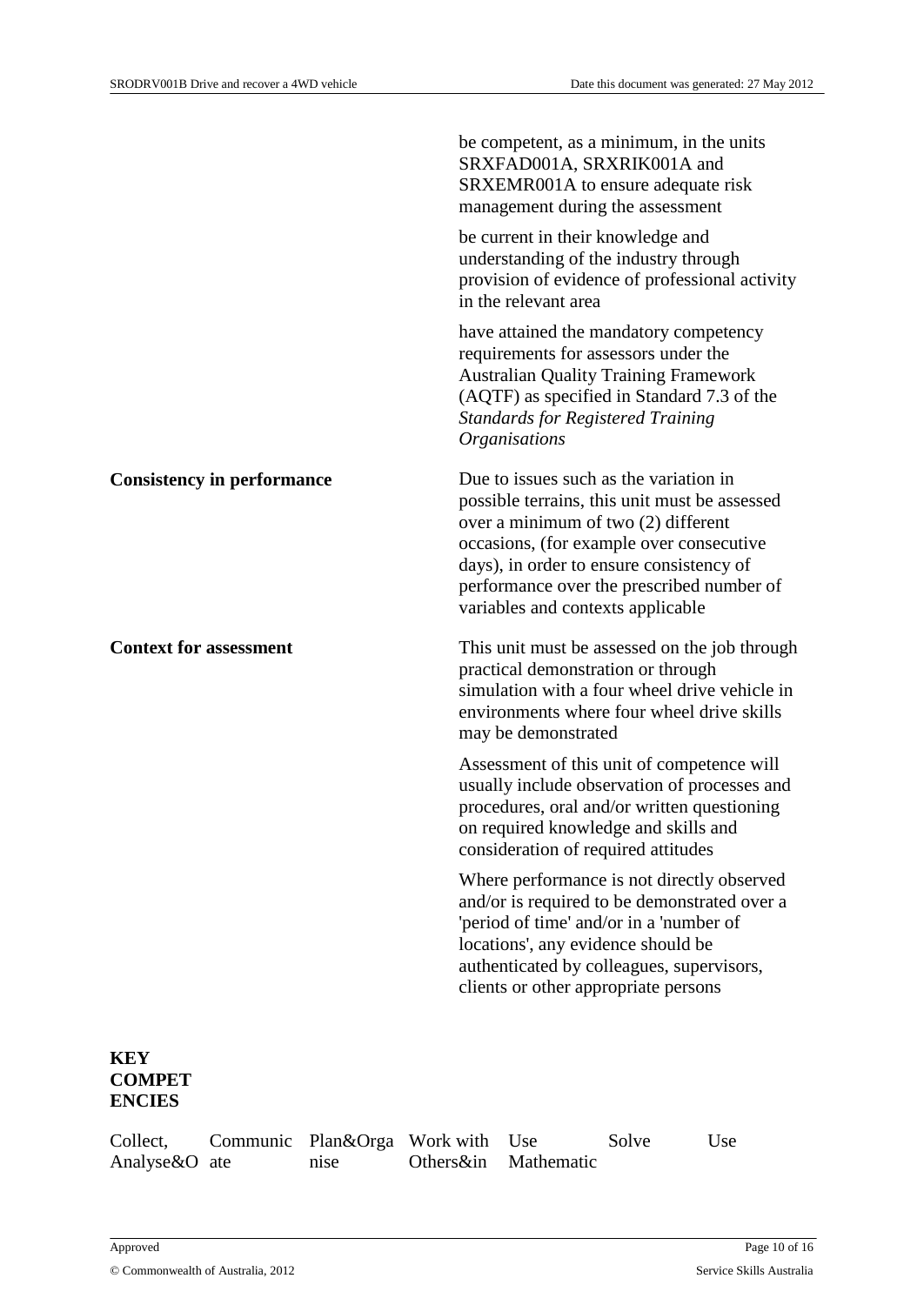| rganise<br>Information rmation                                                                                                                                                                                                      | Ideas&Info Activities |              | Teams        | al<br>Ideas&Tec<br>hniques | Problems       | Technology     |
|-------------------------------------------------------------------------------------------------------------------------------------------------------------------------------------------------------------------------------------|-----------------------|--------------|--------------|----------------------------|----------------|----------------|
| $\mathbf{1}$                                                                                                                                                                                                                        | $\mathbf{1}$          | $\mathbf{1}$ | $\mathbf{1}$ | $\mathbf{1}$               | $\mathfrak{Z}$ | $\overline{2}$ |
| These<br>levels do<br>not relate to<br>the<br>Australian<br>Qualificatio<br>$\bf ns$<br>Framework<br>. They<br>relate to the<br>seven areas<br>of generic<br>competency<br>that<br>underpin<br>effective<br>workplace<br>practices. |                       |              |              |                            |                |                |
| The three<br>levels of<br>performanc<br>$e(1, 2$ and<br>3) denote<br>the level of<br>competency<br>required to<br>perform the<br>task:                                                                                              |                       |              |              |                            |                |                |
| Use routine<br>approaches                                                                                                                                                                                                           |                       |              |              |                            |                |                |
| Select from<br>routine<br>approaches                                                                                                                                                                                                |                       |              |              |                            |                |                |
| Establish<br>new<br>approaches                                                                                                                                                                                                      |                       |              |              |                            |                |                |
| Collecting,<br>analysing<br>and<br>organising                                                                                                                                                                                       |                       |              |              |                            |                |                |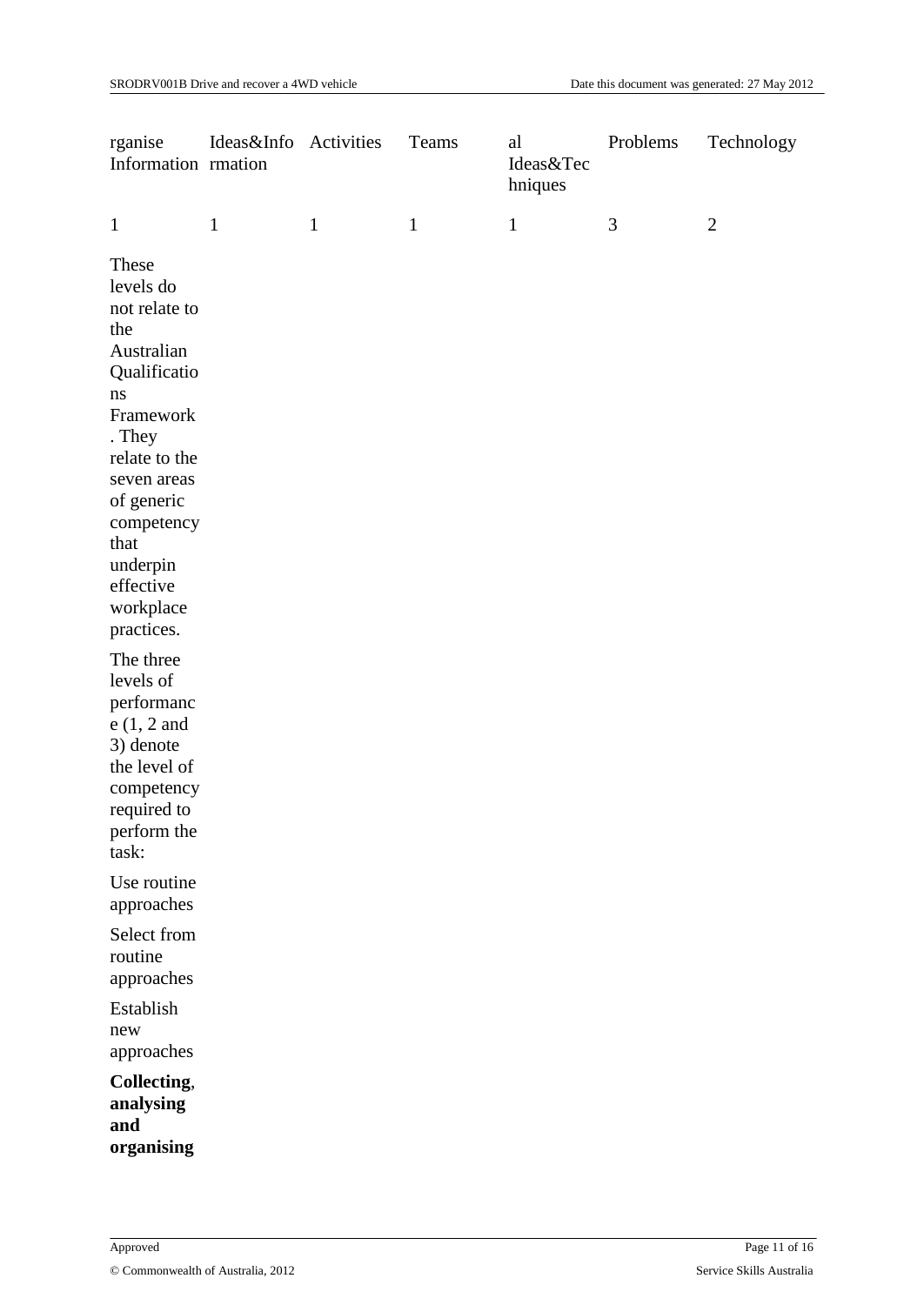#### **informatio**

### **n** -

Collecting information regarding the proposed route of the journey

### **Communic**

**ating ideas and** 

### **informatio**

**n** - Advising passengers of any special safety

precautions that need to be taken **Planning** 

**and organising activities** - Planning sufficient fuel for the activity

#### **Working with teams and others**

- Assisting others to recover a vehicle

#### **Using**

**mathemati cal ideas and techniques** - Ensuring suitable tyre pressures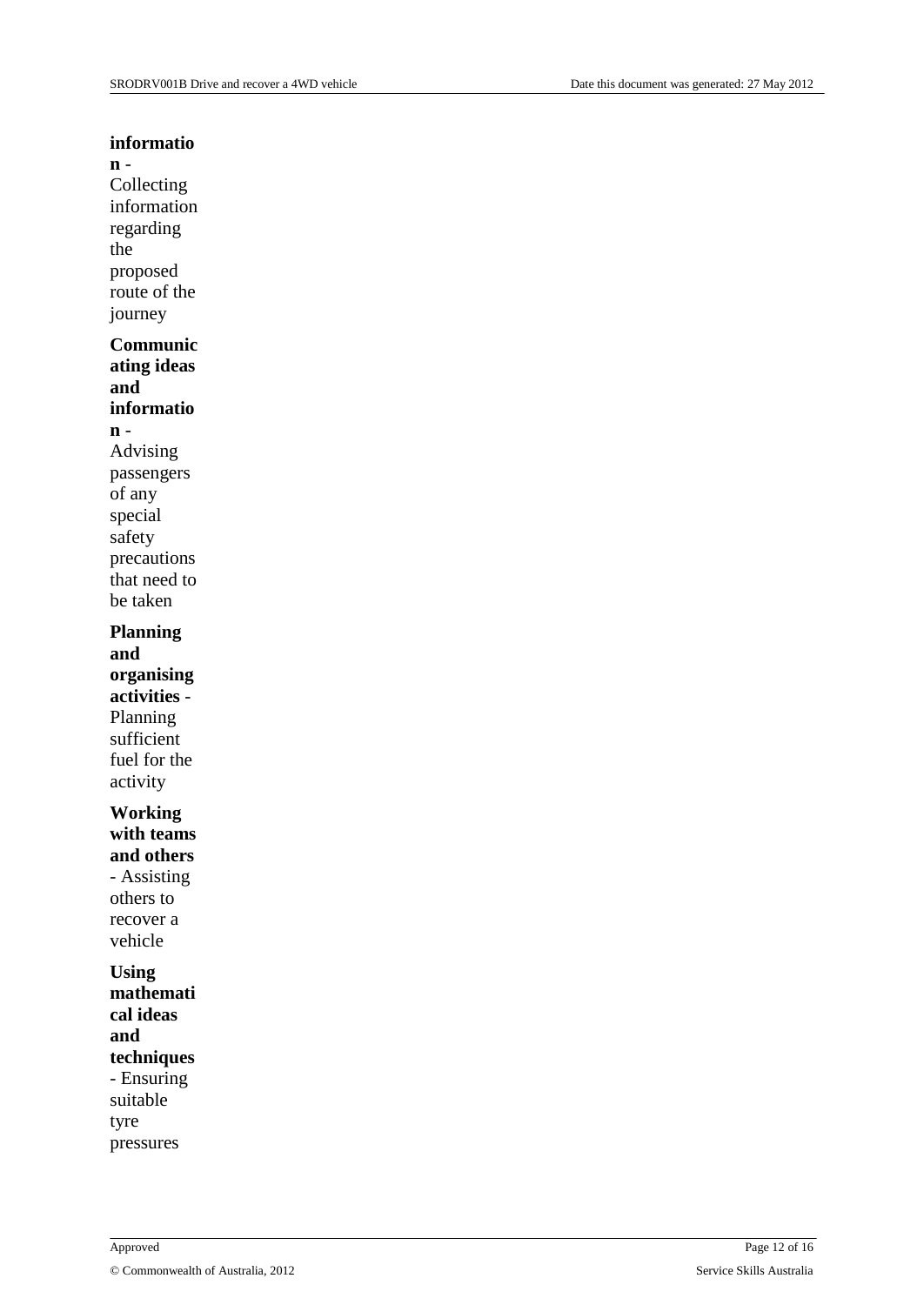### **Solving**

**problems** - **Recovering** a stuck vehicle

## **Using**

**technology** - Using a snatch strap

and winch

Please refer to the Assessment Guidelines for advice on how to use the Key Competenci es.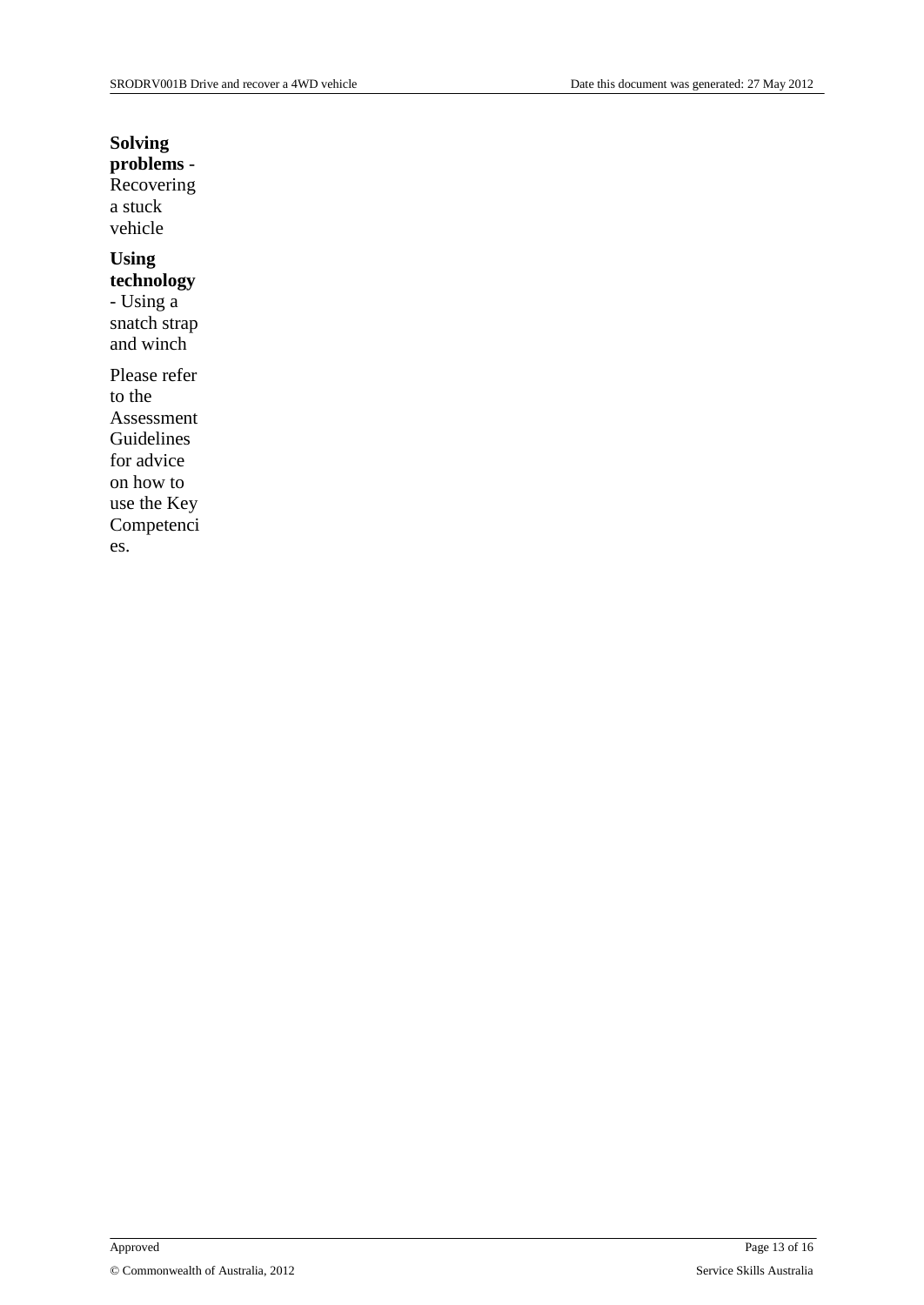## **Range Statement**

### **Range Statements**

The Range Statements provide advice to interpret the scope and context of this unit of competence, allowing for differences between enterprises and workplaces. The Range Statements relate to the unit as a whole and helps facilitate holistic assessment. In addition, the following variables may be present for this particular unit of competency

| <b>RANGE STATEMENT</b>                 | <b>CATEGORIES</b>                                                        |
|----------------------------------------|--------------------------------------------------------------------------|
| <b>Basic techniques</b>                | [all categories]                                                         |
|                                        | observation                                                              |
|                                        | questioning                                                              |
| <b>Characteristics of the settings</b> | [all categories]                                                         |
|                                        | biological, including                                                    |
|                                        | vegetation                                                               |
|                                        | landscape                                                                |
|                                        | topography                                                               |
|                                        | scenery                                                                  |
|                                        | social, including                                                        |
|                                        | number of people present and activities they<br>pursue                   |
|                                        | managerial, including                                                    |
|                                        | ownership                                                                |
|                                        | development                                                              |
|                                        | access regulations                                                       |
| <b>Contextual issues</b>               | [all categories]                                                         |
|                                        | duration of trip                                                         |
|                                        | type of terrain to be covered                                            |
|                                        | remoteness of area to be visited                                         |
| Impacts caused by outdoor recreation   | [all categories]                                                         |
| activities                             | pollution with foreign matter (human waste,<br>rubbish, soap, detergent) |
|                                        | vegetation tramping and breakage                                         |
|                                        | breakage and dislodgment of rock and other                               |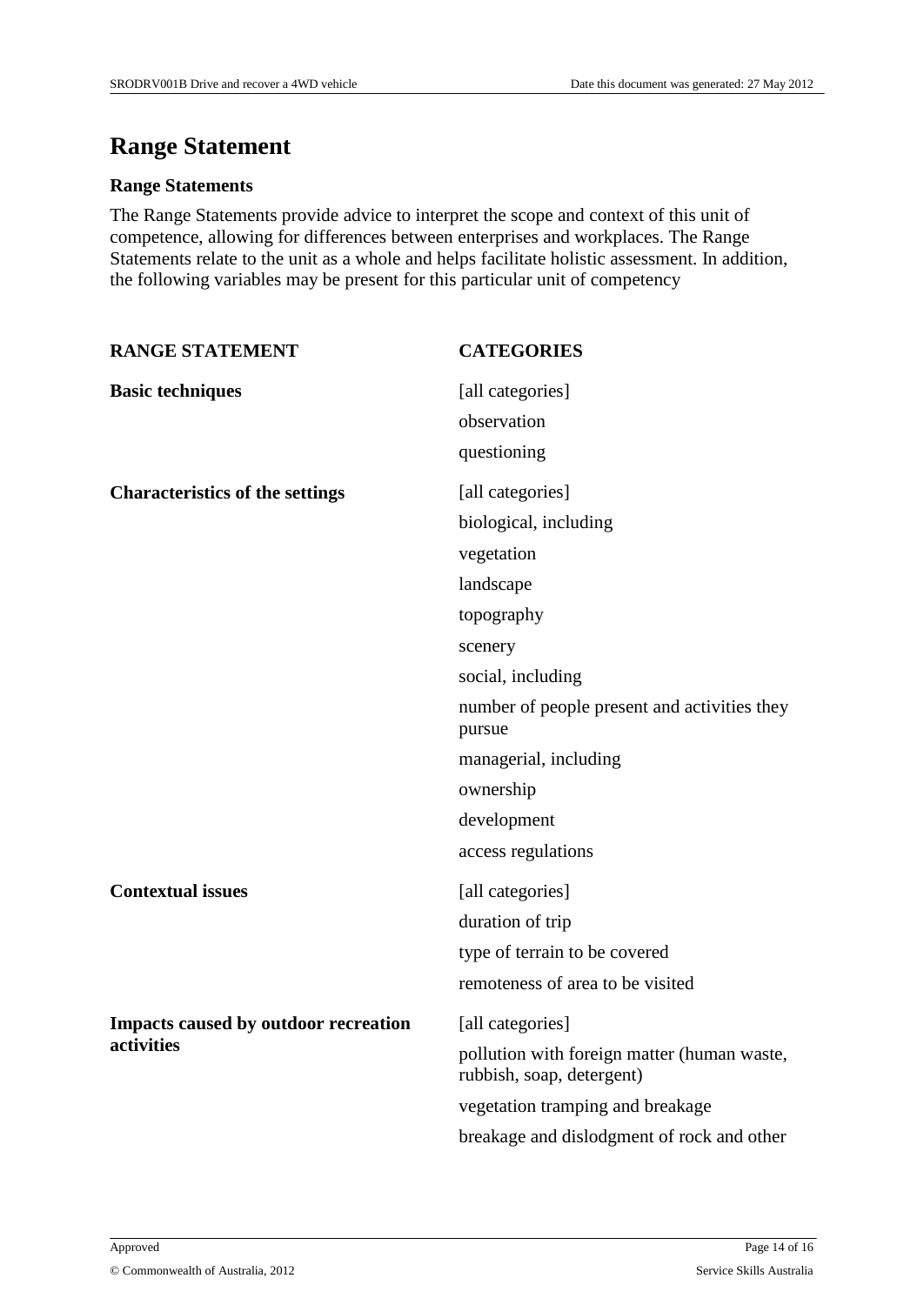|                                  | formations                                                  |
|----------------------------------|-------------------------------------------------------------|
|                                  | compaction of soil and other deposits                       |
|                                  | disturbance of fauna                                        |
|                                  | introduction of new flora and fauna                         |
|                                  | chemical alteration of environments                         |
|                                  | damage to, or inappropriate behaviour in,<br>cultural sites |
|                                  | graffiti                                                    |
|                                  | reduction in decomposing timber                             |
|                                  | campfire scars                                              |
|                                  | noise                                                       |
|                                  | intrusion into private lives and culture                    |
|                                  | development of facilities and signs                         |
| <b>Management strategies</b>     | [all categories]                                            |
|                                  | dispersal of use                                            |
|                                  | concentration of use                                        |
|                                  | site location                                               |
|                                  | site hardening or shielding                                 |
|                                  | type of use                                                 |
|                                  | zoning                                                      |
|                                  | size limitations                                            |
| <b>Range of terrain types</b>    | [six categories]                                            |
|                                  | moderate inclines (up and down)                             |
|                                  | sloping terrain                                             |
|                                  | very soft ground                                            |
|                                  | rocky areas                                                 |
|                                  | sand                                                        |
|                                  | axle deep water crossings                                   |
|                                  | mud/black soil                                              |
|                                  | snow/ice (where relevant)                                   |
| Routine maintenance/repair tasks | [all categories]                                            |
|                                  | changing wheels in uneven terrain                           |
|                                  | fluid top - up                                              |